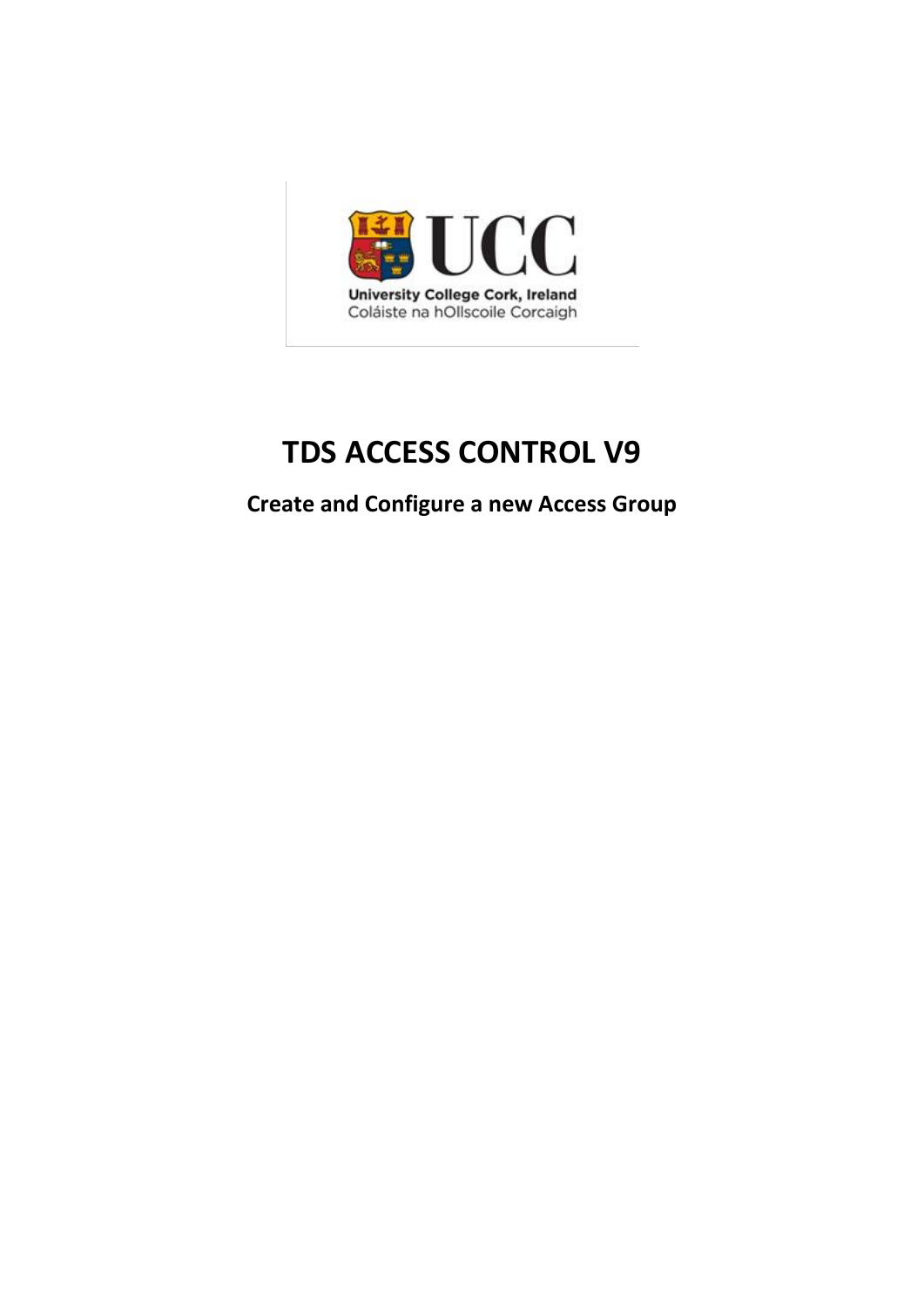## Contents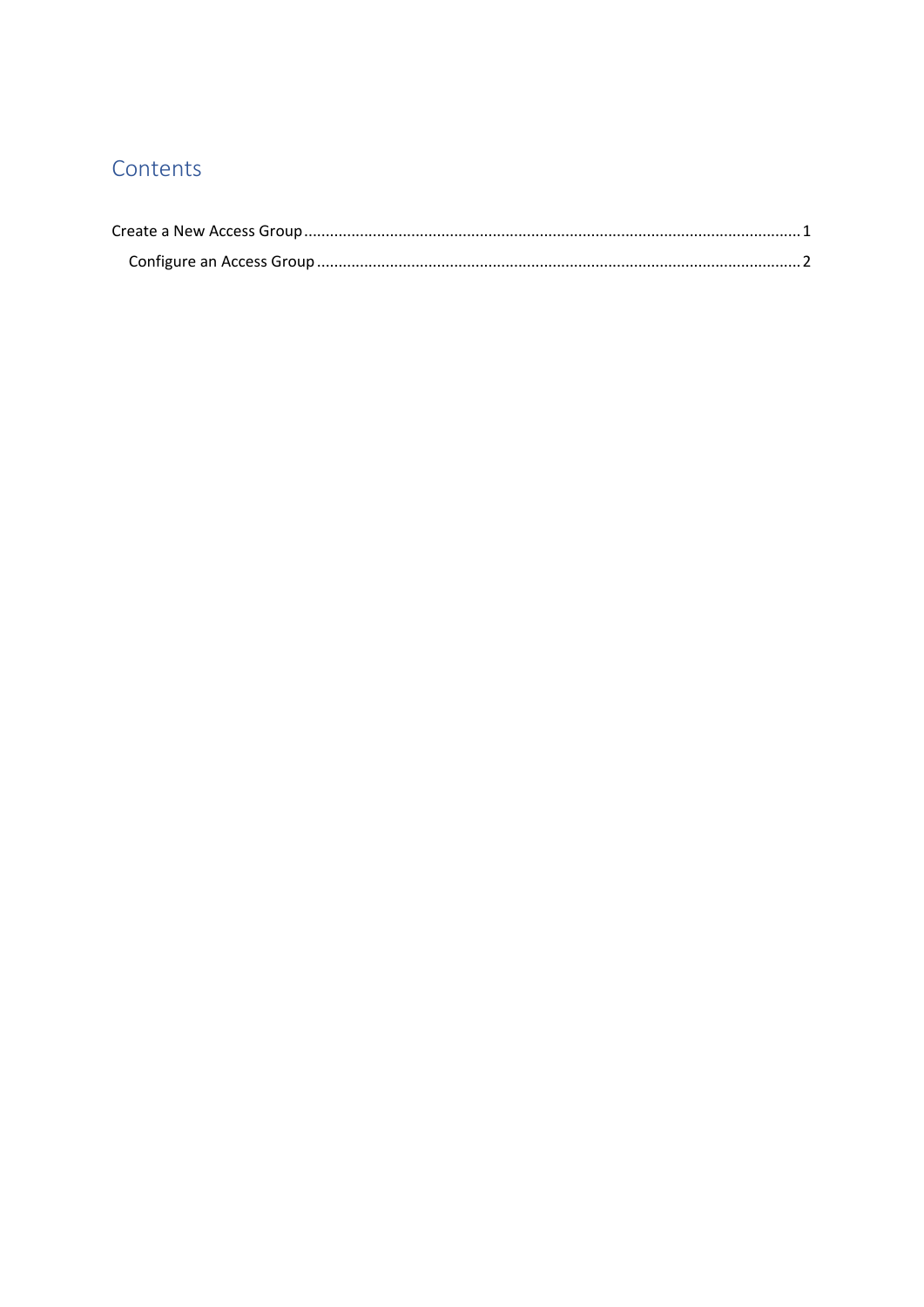#### <span id="page-2-0"></span>Create a New Access Group

Administrators of TDS Access V9 **must use the Reference Data** Portlet to create new access groups

- 1. Navigate to the Reference Data Portlet:
	- a. Select **Menu** => **Settings** => **Reference Data**



2. Click on the **Reference Data** pick list and select **Access Group** to load all existing Access Groups.

|               | <b>Dashboard</b><br>$\circledcirc$ | $\infty$<br><b>Reference Data</b>                                                         |
|---------------|------------------------------------|-------------------------------------------------------------------------------------------|
| Add           |                                    | $\mathbf{x}$<br>$\overline{\phantom{a}}$<br>Keyword search<br>Reference Data Access Group |
| <b>Action</b> | Code                               |                                                                                           |
| ☑             | 23200                              | CS CEOL                                                                                   |
| ☑             | CH3003                             | Issues in Business Management in China                                                    |
| ☑             | GV4101                             | Perspectives on French Politics                                                           |

3. Click on the **+Add** Button on the top left corner of the screen to create a new Access Group.

#### **4.** Enter the following fields:-

**Note all mandatory fields are marked with an \***

- **Access Group Code\*** (mandatory) field
- **Description\*** (mandatory) field

| C Add Access Group |                                |            |             |        |
|--------------------|--------------------------------|------------|-------------|--------|
|                    | Code* Enter code               |            |             |        |
|                    | Description* Enter description |            |             |        |
|                    |                                | <b>Res</b> | $\Box$ Save | X Canc |

**Note**: You should choose the next access group code in sequence as appropriate to your zone. For example, if your zone code is 16000 your access groups may be 16001, 16002. So, your next access group code will be 16003 etc.

5. Click **Save** to create the Access Group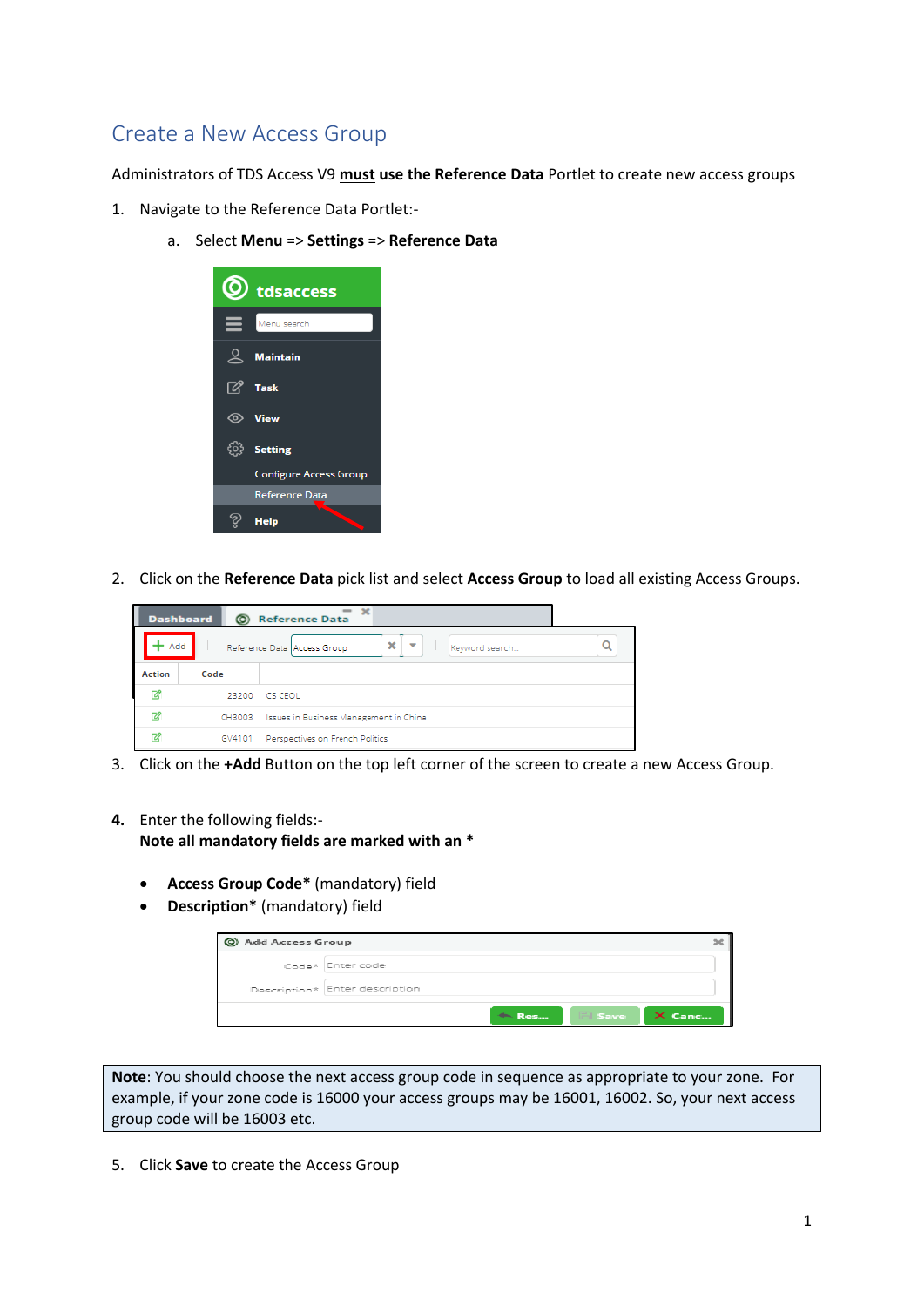### <span id="page-3-0"></span>Configure an Access Group

The **Configure Access Group** portlet is where you add or remove Terminals/Doors to and from a specific access group. An access group can have one door or multiple doors linked. This portlet also allows you to assign a time profile to the access group.

**Example**: If access group 16001 has 5 doors linked using time profile **1** (24-hour time profile) then any person that has access group 16001 assigned to them will have access to all 5 doors 24 hours a day.

- 1. Navigate to Configure Access Group
	- a. Select **Menu** => **Settings** => **Configure Access Group**.



2. Search for the Access Group you need to configure by entering the **Access Group Code** in the Access Group field – in this example T19999.

| Ξ            | <b>Dashboard</b> | <b>Configure Access Group</b><br>⊚ | $- x$               |                           |
|--------------|------------------|------------------------------------|---------------------|---------------------------|
| ९            | $+$ Add          | 9999                               | $\alpha$<br>×       |                           |
| $\mathbb{Z}$ | <b>Action</b>    | <b>Access Group</b>                | <b>Access Group</b> | <b>Assigned Terminals</b> |
|              | 9. L'<br>ුපි     | T19999                             | Test Access Group   |                           |

3. Click on the **Edit** button in the **Action** column to configure the desired Access Group

| Ξ | <b>Dashboard</b><br>⊚ | <b>Configure Access Group</b> | $- x$                    |                           |
|---|-----------------------|-------------------------------|--------------------------|---------------------------|
| ೭ | $+$ Add               | T19999                        | $\alpha$<br>$\mathbf{x}$ |                           |
| 図 | <b>Action</b>         | <b>Access Group</b>           | <b>Access Group</b>      | <b>Assigned Terminals</b> |
|   | 9. 13<br>28           | T19999                        | Test Access Group        |                           |
|   |                       |                               |                          |                           |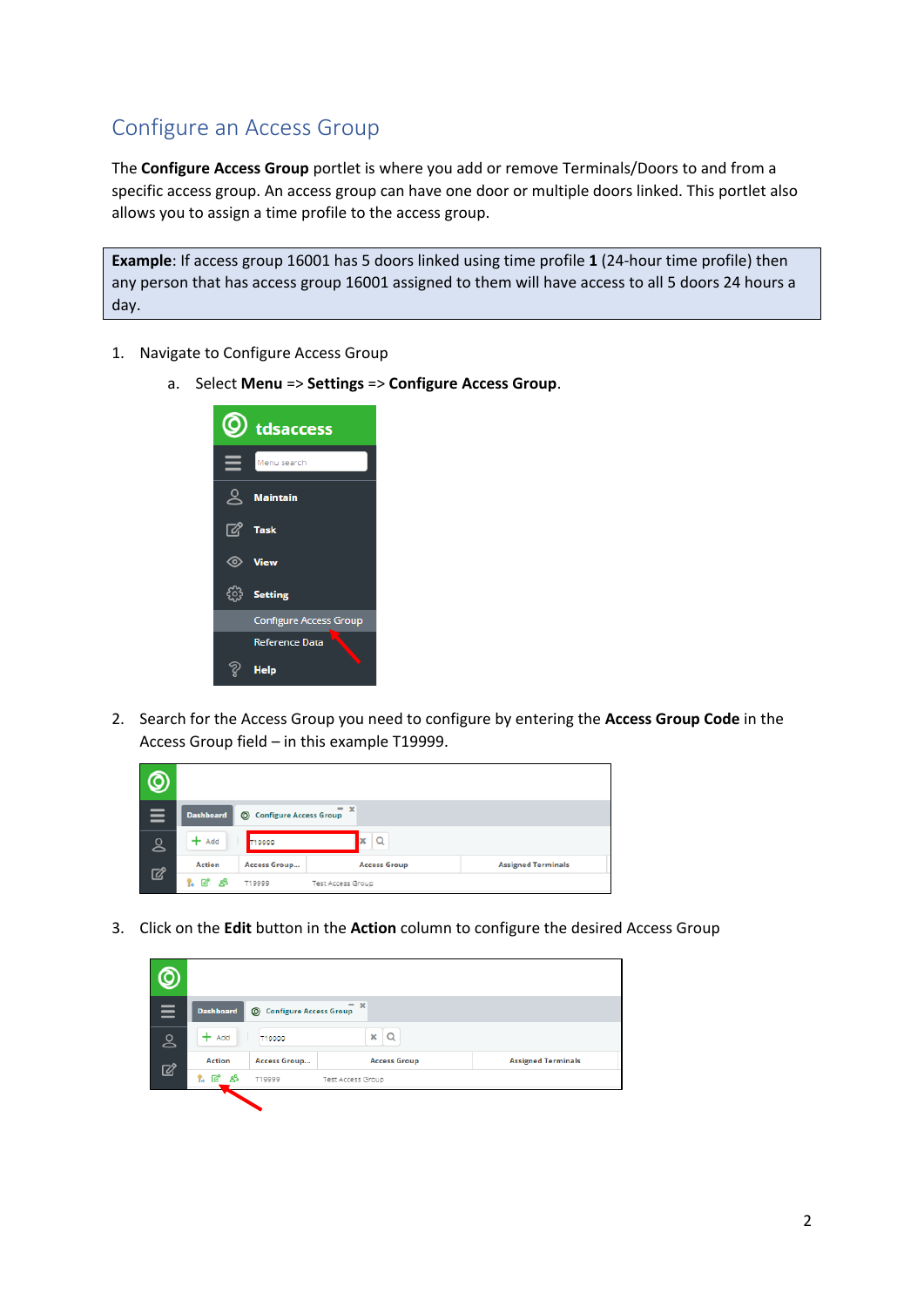4. A list of Terminals/Doors that can be assigned to the Access Group will appear on the left hand Panel of the Configure Access Group dialog box – see image below.

| Code T19999<br>Description*   lest Access Group            | Public Visitor   Time & Attendance   U |                      | Cardlink Hotspot        |                          |                 |                                  |                     |
|------------------------------------------------------------|----------------------------------------|----------------------|-------------------------|--------------------------|-----------------|----------------------------------|---------------------|
| <b>Unassigned Terminal</b>                                 |                                        |                      |                         | <b>Assigned Terminal</b> |                 |                                  |                     |
| $\hbox{\ensuremath{\mathsf{Q}}\xspace}$<br>Keyword search  |                                        |                      | $\bullet\bullet\bullet$ | Q<br>Keyword search      |                 | Time Profile Select time profile |                     |
| Description                                                | <b>Short Description</b>               | <b>Terminal Code</b> |                         | Description              | Short Descripti | <b>Terminal Code</b>             | <b>Time Profile</b> |
| <b>University College Cork</b><br>$\bullet$ $\Box$ $\circ$ |                                        |                      |                         |                          |                 |                                  |                     |
| ▾◻<br><sup>O</sup> Computer Centre                         |                                        |                      |                         |                          |                 |                                  |                     |
| R Kane-4.32 Store Room                                     |                                        | 00000064             |                         |                          |                 |                                  |                     |
| Kane-4.3 East Corridor 2                                   |                                        | 00000058             |                         |                          |                 |                                  |                     |
| Kane-4.28 Meeting Room                                     |                                        | 00000061             |                         |                          |                 |                                  |                     |
| Kane-4.26 Engineering Room                                 |                                        | 00000060             |                         |                          |                 |                                  |                     |
| Kane-4.19 West Corridor 2                                  |                                        | 00000059             |                         |                          |                 |                                  |                     |
| Kane-4.17 West Corridor 1                                  |                                        | 00000063             |                         |                          |                 |                                  |                     |
| Kane-4.15 East Corridor 1                                  |                                        | 00000062             |                         |                          |                 |                                  |                     |
| Kane-3.35 Staff Helpdesk                                   |                                        | 00001265             | $\mathbf{v}$            |                          |                 |                                  |                     |
| 9 Terminals Unassigned                                     |                                        |                      | $\rightarrow$ Assign    | + Unassign               |                 |                                  |                     |
|                                                            |                                        |                      |                         |                          |                 |                                  |                     |

- 5. Assign **Terminals**/**Doors** and the corresponding **Time Profile** to the Access Group.
	- a. Select the **Terminals**/**Doors** to be assigned to the Access Group from the list of unassigned Terminals/Doors on the left hand panel on the Configure Access Group dialog box – in this example Terminals/Doors 00000064 and 00001265 are the Terminals/Doors to be assigned to Access Group T19999.
	- b. Click the **Assign** button on the bottom of the screen to assign these Terminals/Doors to the Access group.

| <b>Unassigned Terminal</b>                                       |                          |                      |                          | <b>Assigned Terminal</b>                   |                 |                                  |                     |
|------------------------------------------------------------------|--------------------------|----------------------|--------------------------|--------------------------------------------|-----------------|----------------------------------|---------------------|
| Q<br>Keyword search                                              |                          |                      | $\bullet\bullet\bullet$  | $\hbox{\footnotesize Q}$<br>Keyword search |                 | Time Profile Select time profile |                     |
| Description                                                      | <b>Short Description</b> | <b>Terminal Code</b> |                          | Description                                | Short Descripti | <b>Terminal Code</b>             | <b>Time Profile</b> |
| $\overline{ }$<br><b>University College Cork</b><br>$^\circledR$ |                          |                      |                          |                                            |                 |                                  |                     |
| $\bullet$ $\Box$ $\circ$ Computer Centre                         |                          |                      |                          |                                            |                 |                                  |                     |
| C R Kane-4.32 Store Room                                         |                          | 00000064             |                          |                                            |                 |                                  |                     |
| C R Kane-4.3 East Corridor 2                                     |                          | 00000058             |                          |                                            |                 |                                  |                     |
| Kane-4.28 Meeting Room                                           |                          | 00000061             |                          |                                            |                 |                                  |                     |
| Kane-4.26 Engineering Room                                       |                          | 00000060             |                          |                                            |                 |                                  |                     |
| <b>D</b> R Kane-4.19 West Corridor 2                             |                          | 00000059             |                          |                                            |                 |                                  |                     |
| <b>D</b> R Kane-4.17 West Corridor 1                             |                          | 00000063             |                          |                                            |                 |                                  |                     |
| R Kane-4.15 East Corridor 1                                      |                          | 00000062             |                          |                                            |                 |                                  |                     |
| Kane-3.35 Staff Helpdesk                                         |                          | 00001265             | $\overline{\phantom{a}}$ |                                            |                 |                                  |                     |
|                                                                  |                          |                      |                          |                                            |                 |                                  |                     |
| 9 Terminals Unassigned                                           |                          |                      | $\rightarrow$ Assign     | $\leftarrow$ Unassign                      |                 |                                  |                     |

- c. Click the **Assign** button at the bottom of the screen to assign the Terminal(s) to the Access Group.
- d. You are prompted to enter the **Time Profile** for these Terminals/Doors.

| 6 Assign Time Profile |                                   |                |        |  |
|-----------------------|-----------------------------------|----------------|--------|--|
|                       | Time Profile* Select time profile |                |        |  |
|                       | Res                               | <b>El Save</b> | X Canc |  |